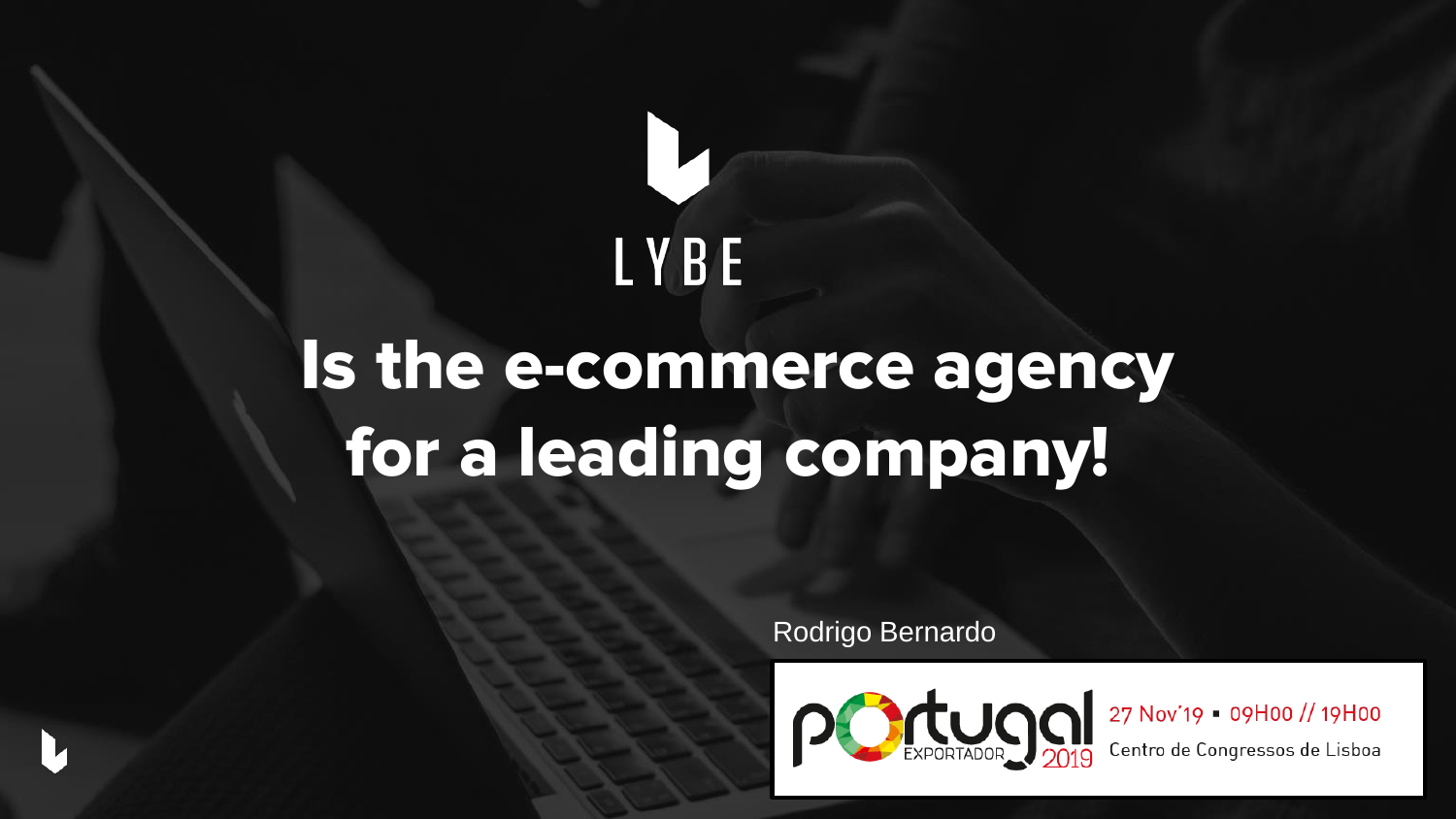

L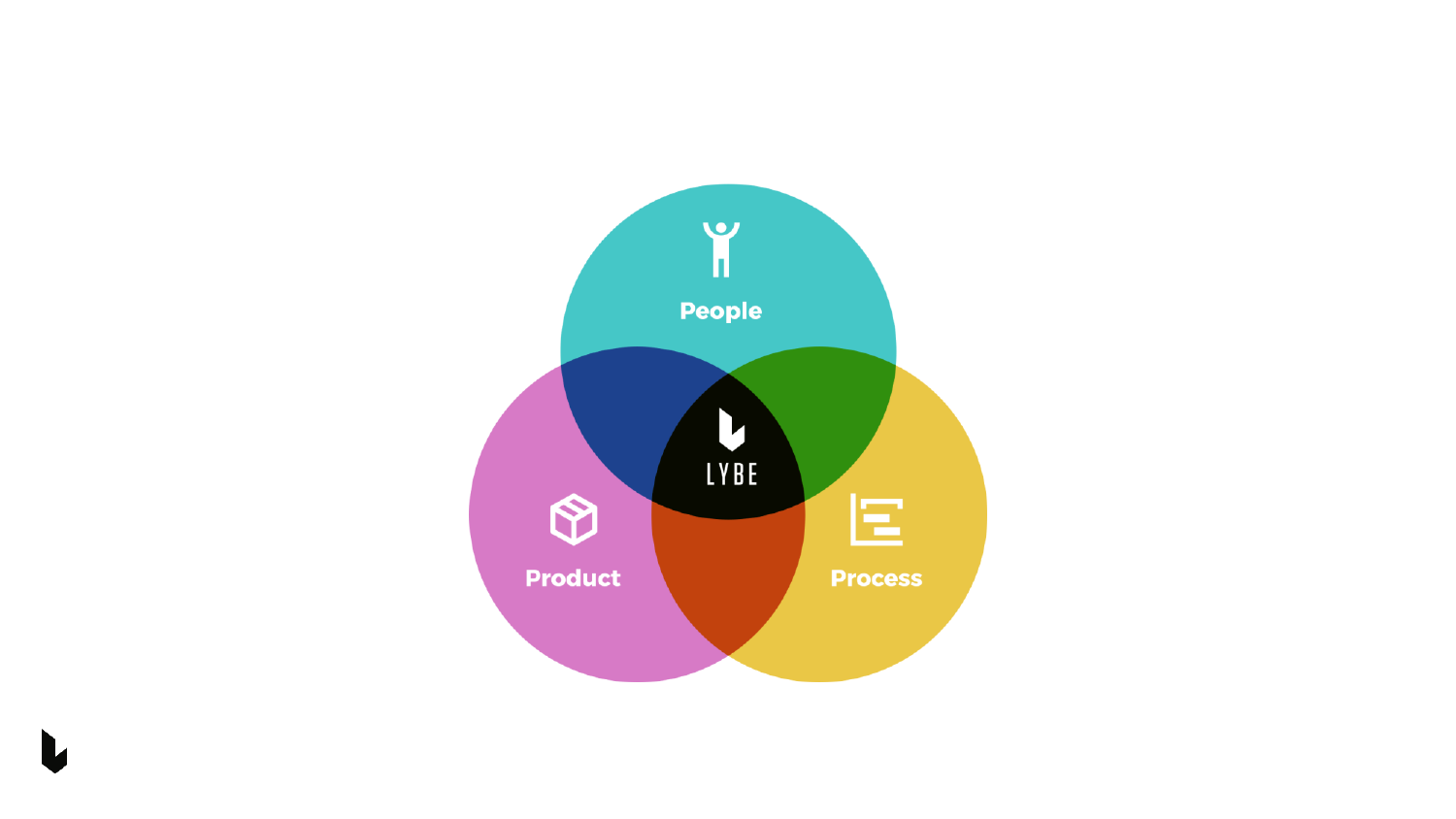## People

- International talents
- Recruitment process
- 



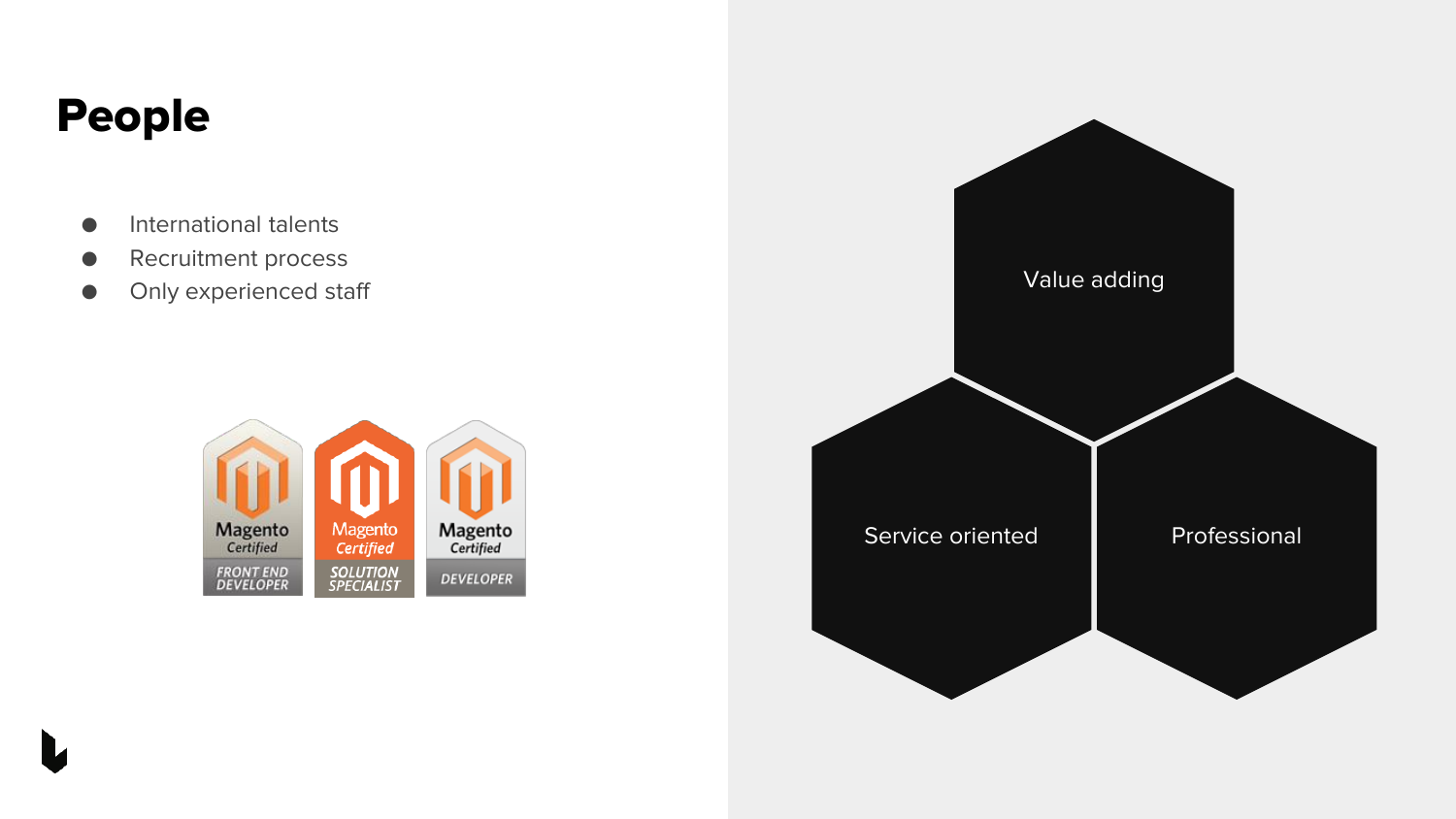### Process

- Well developed team organization
- Methodical
- **•** Personal with accountability

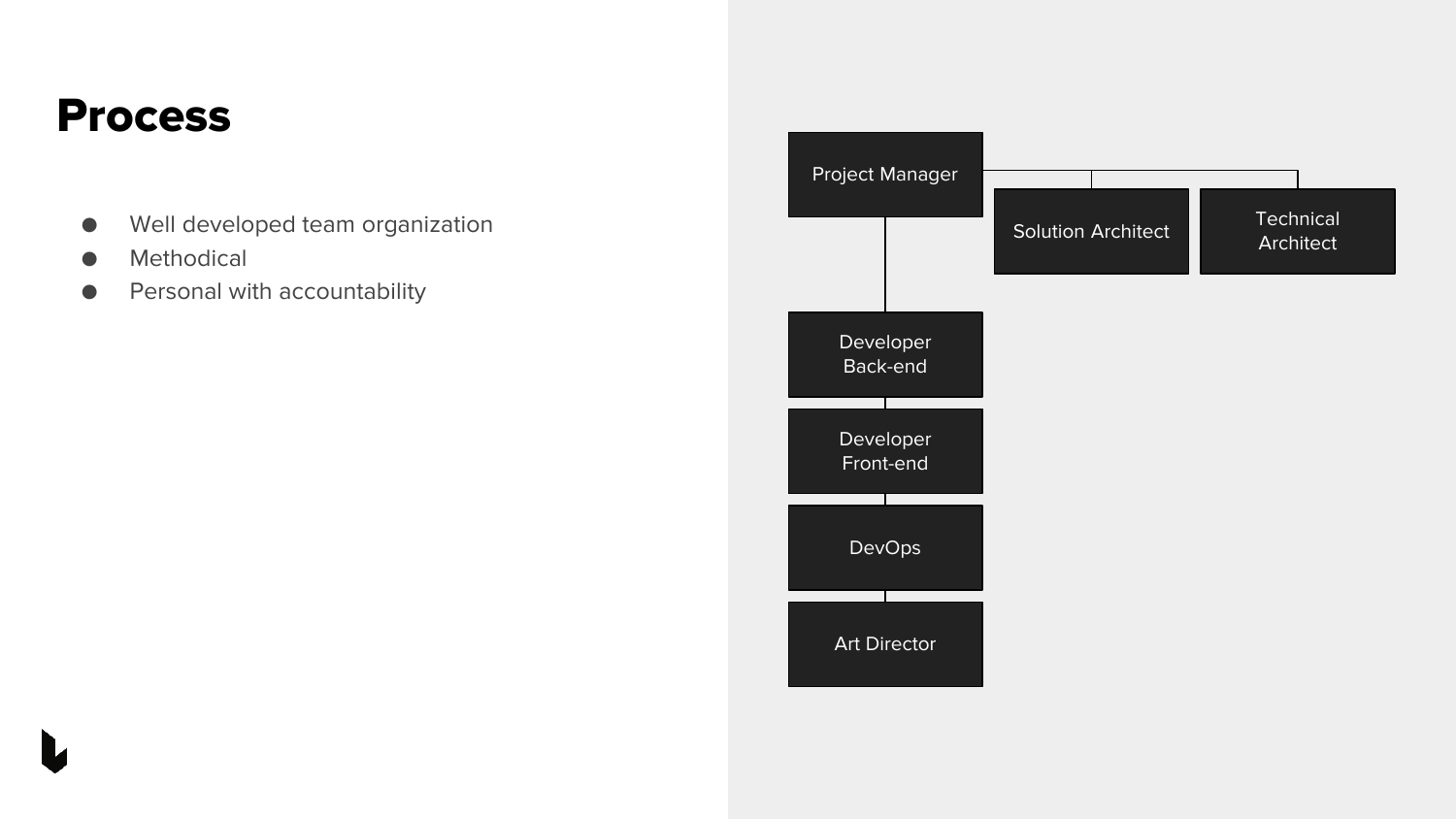## Product (technology)

**Magento - World's foremost e-commerce platform**

- 1. Open Source No lock-in
- 2. Functional From start
- 3. Scalability 5000 extensions
- 4. Popularity 250 000 merchants

#### **Strategically complementing partners**

- **Nosto**
- **Dotmailer**
- **Klevu**
- Yotpo
- C4



PARTNER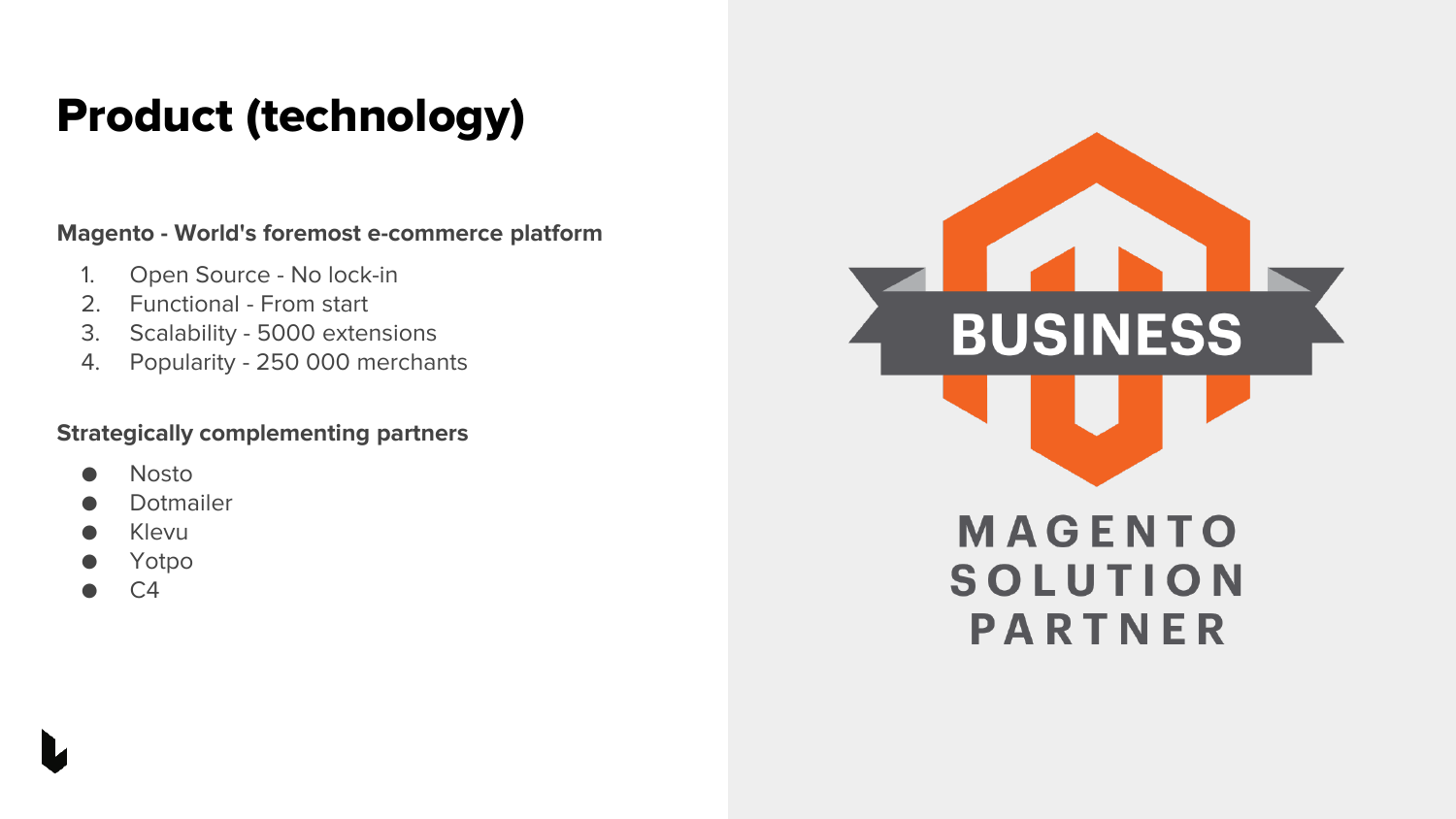## Our offer

#### **Design**

D.

We help throughout the whole process with usability and business value in focus.

#### **Technology**

With certified and experienced developers we adapt and extend your e-commerce with input from strategy, design- and business needs.

#### **Strategy**

Methodology and structure for measuring, improving and increasing sales.

#### **Support**

Managed Hosting with maintenance, support and security results in a safe business operation.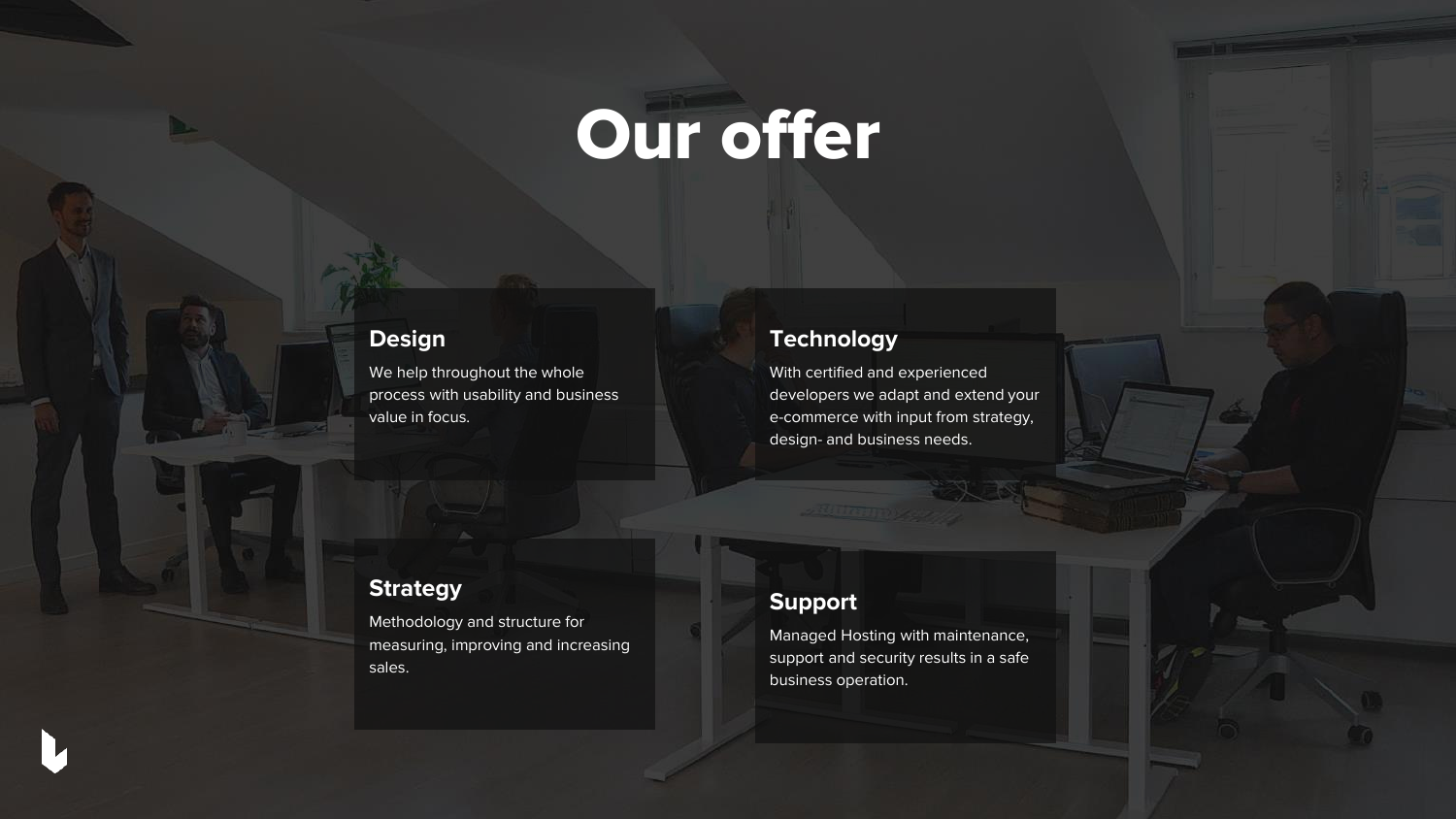## Design

- Digital graphical profile
- **•** Information architecture
- UX wireframes and usability
- Responsive design
- UI implementation of graphical profile
- Conversion optimization

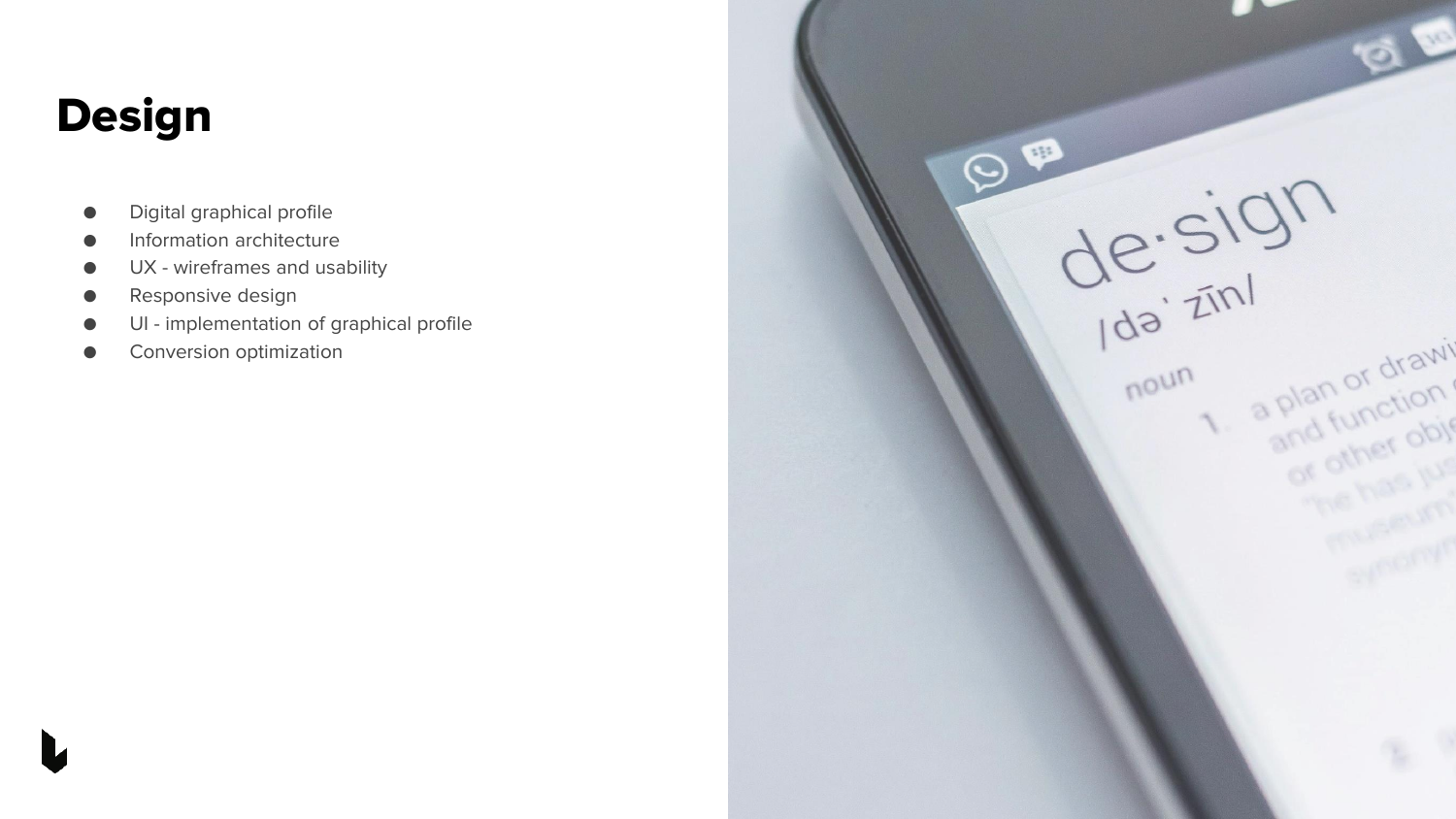## **Technology**

- Solution architecture
- Lybe Magento package
- Lybe Boilerplate
- **Lybe Submodules**
- **•** Methodology
- Dedicated team
- Personal and proactive service
- Back-end
- Front-end
- Quality assurance
- Code Review/Health Check
- Integrations

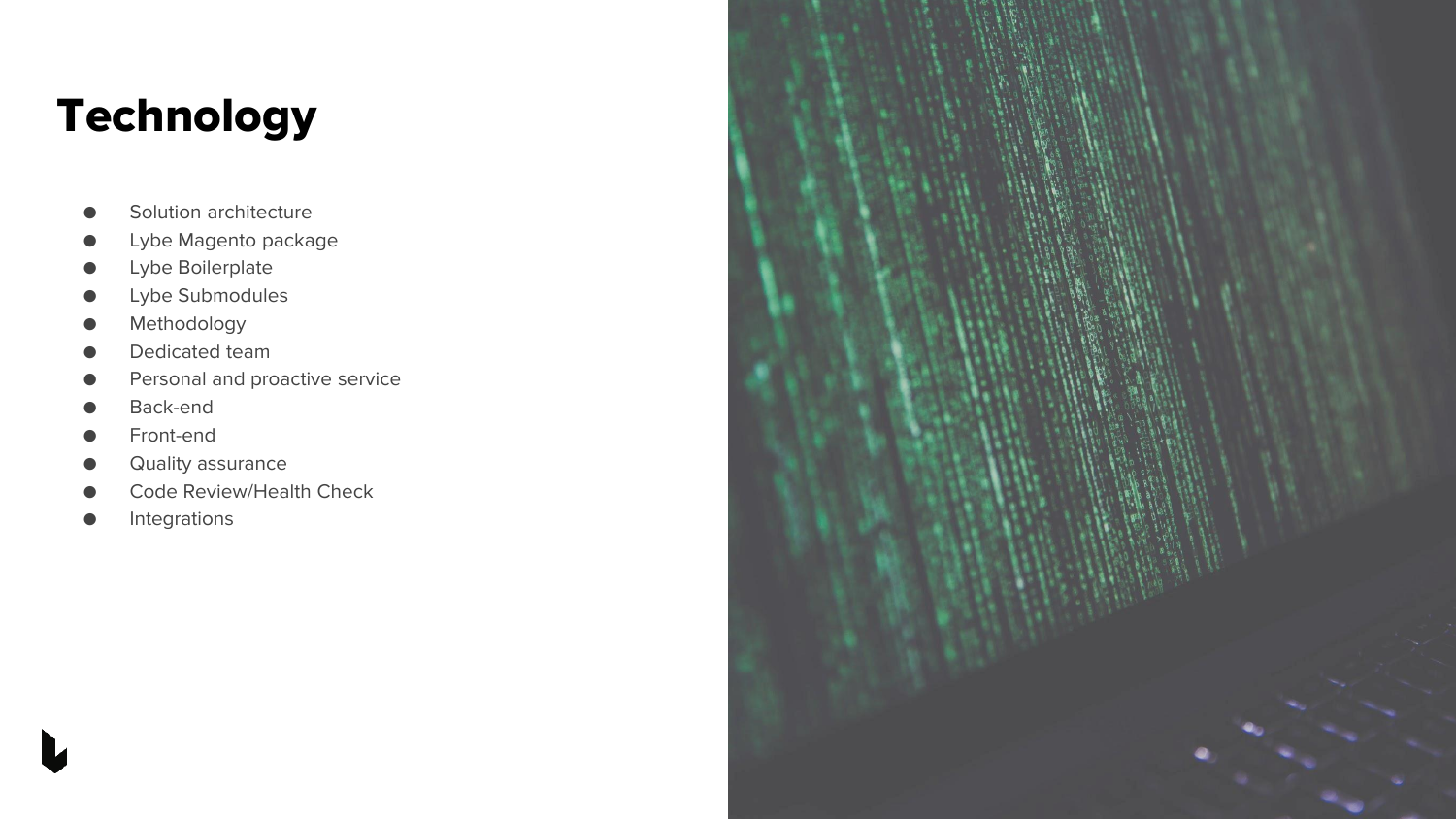## Support

- Project management with business development
- User support
- Technical support
- Managed hosting
- **Training**
- Performance optimization
- Documentation

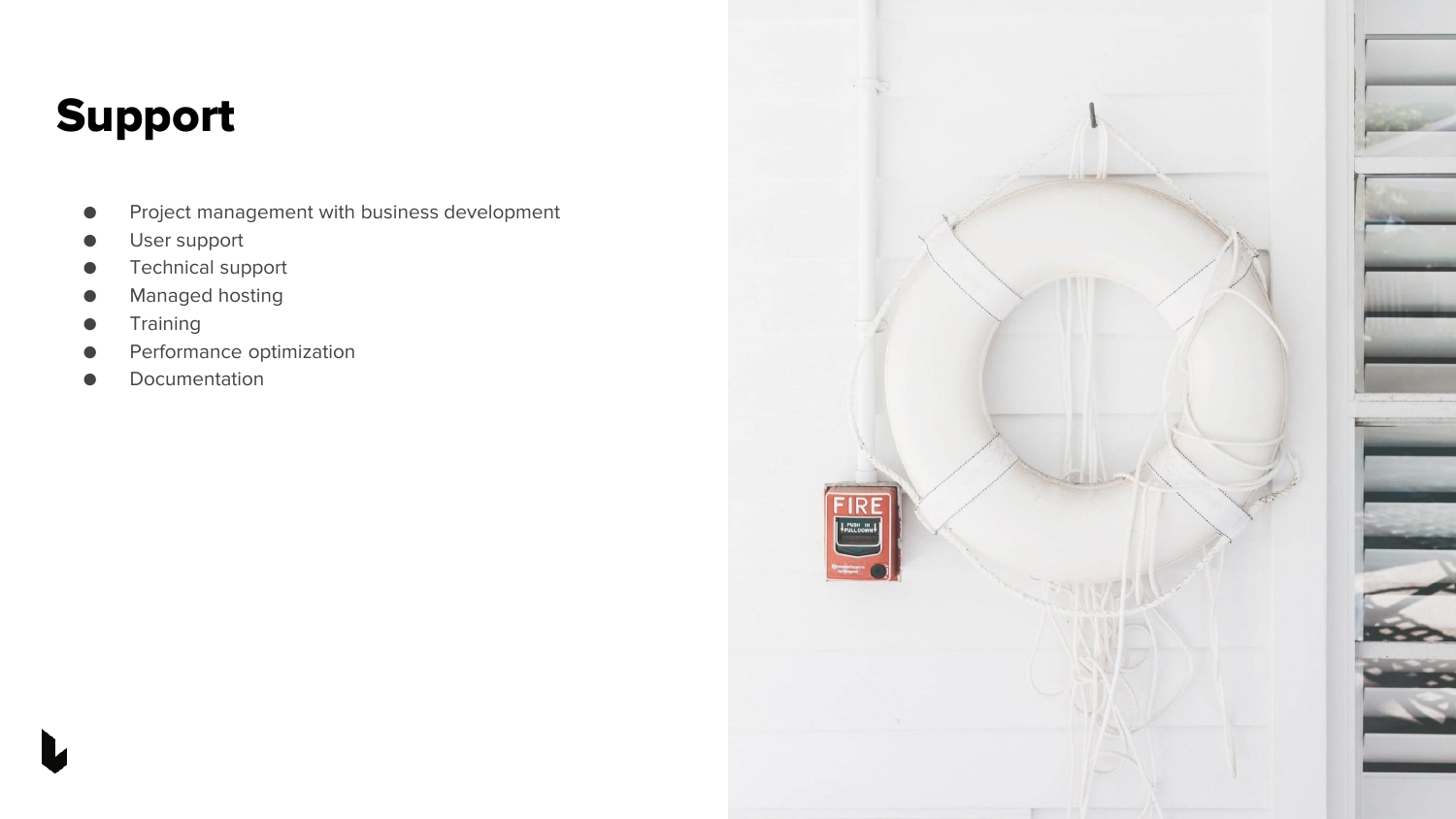## **Strategy**

- E-commerce strategy
- Organization
- Pre-study / Business Analysis
- Omnichannel
- **Brand strategy**
- Analytics
- Lybe Scorecard
- Marketing, SEO/SEM
- PIM Product Information Management